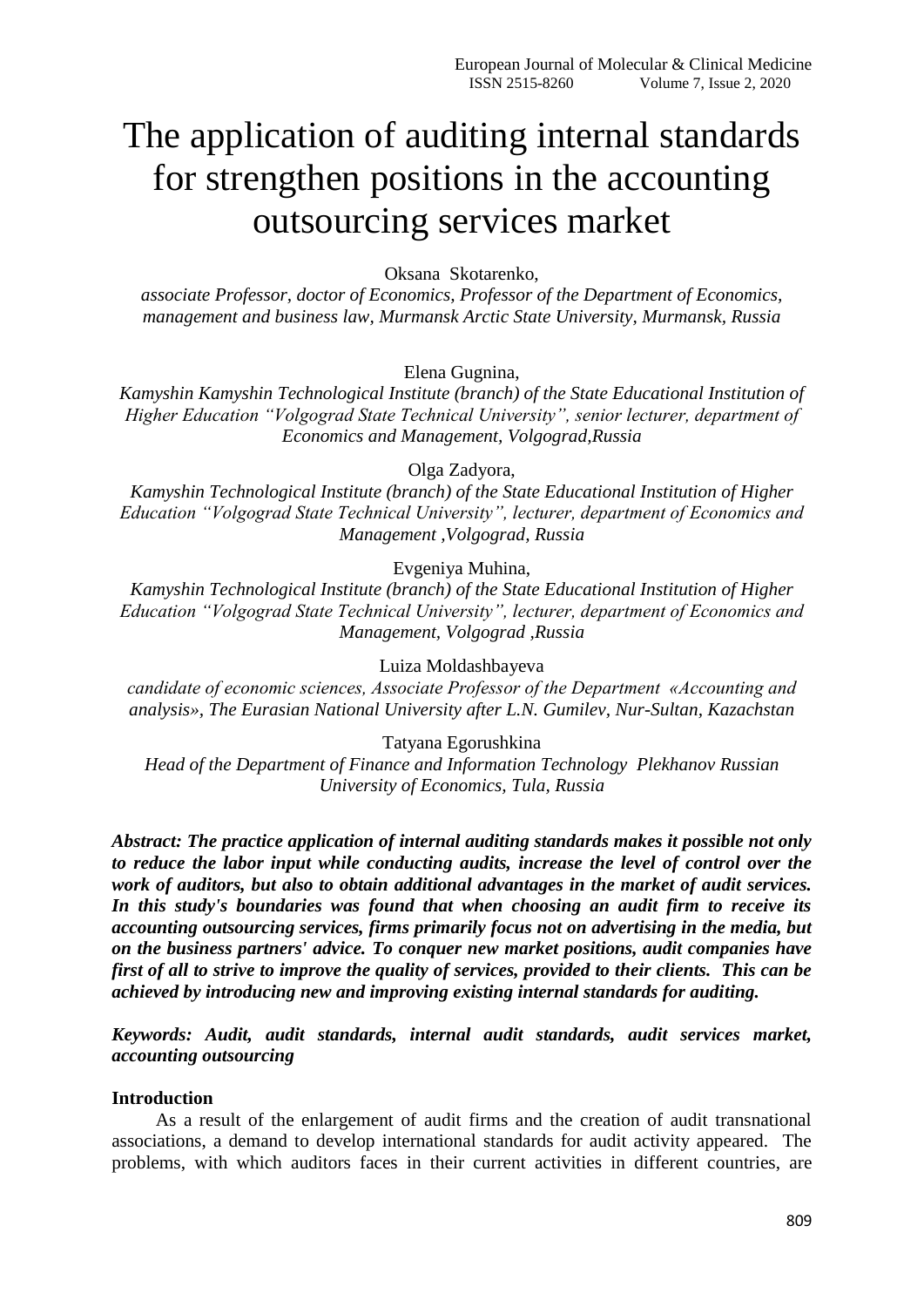approximately the same, and therefore it is possible to adopt practical experience between professional auditors from all over the world.

In this connection, according to points of many authors' view Temirkhanova, Mutabar & S, Mekhmonov. (2020) it is very important to create new and improve existing auditing standards constantly.

Audit standards that regulate the daily auditors' activities are applied in almost all countries of the world, in connection with which it helps to achieve maximum objectivity in the analysis of enterprises' financial reporting. The unification of accounting principles and financial reporting analysis methods makes it possible to produce a standardized set of qualitative criteria for comparing audit results.

The sameness of audit standards creates common standard requirements regarding the level of reliability and quality of the audit, and also gives the opportunity to provide certain guarantees of the audit verification quality, in condition of keeping foregoing standards.

The usage of standards in auditing also helps to control audit activities from the side of supervisory authorities.

## **Methods**

In the framework of this study, an analytical method was used, through which the opportunity to study issues, touched in the article, in their unity and development arose and was realized. Within tasks and goals of providing study, a structurally functional research method was used along with a systematic one. That, finally, gave us the opportunity to explore a number of problems of introducing internal standards of audit activity in order to strengthen positions in the audit services market.

## **Results**

Nowadays, in practice of audit activities the application of international, national and corporate standards have been found.

However, in our opinion, for further improvement of audit standards the interpretation of such concepts as accounts receivable, credit debts and accounting reports should be unified.

For example, accounts receivable Chow, Chee. (2006) "is understood like the existence of certain obligations of third part people to the entity that are reflected in accounting"; at Ewert, Ralf. (1999) "it is an asset of an enterprise that arose due to obligations of third parties to it"; at Hoang, Kris & Luo, Yi & Salterio, Steven. (2020) "a set of debt obligations, from individuals and legal entities, that are debtors in relation to it"; Jiao, Allan. (2015) "debt arising as a result of economic activities to an enterprise from individuals and legal entities":

Dewing, I.P. & Russell, Peter. (2014) "a component of working capital of an enterprise associated with settlements with legal entities and individuals"; Brown, Veena & Dickins, Denise & Hermanson, Dana & Higgs, Julia & Jenkins, J. & Nolder, Christine & Schaefer, Tammie & Smith, Kecia. (2019) "set of accounts for receiving, temporary withdrawal of an enterprise's assets from turnover because of delivery works, services or works in loan"; Khakimov, Akmal. (2019) "amount of debt to the organization from third parties"; Ye, Minlei & Simunic, Dan & Winter, Ralph. (2010) "the sum of debt to the enterprise in the form of financial or other obligations of third parties".

In our opinion, it is more correct to consider accounts receivable as a type of lending to the company's counterparties, because this is not only a temporary withdrawal of the company's assets from their turnover, but also is accompanied by the additional working capital refill from the debtor.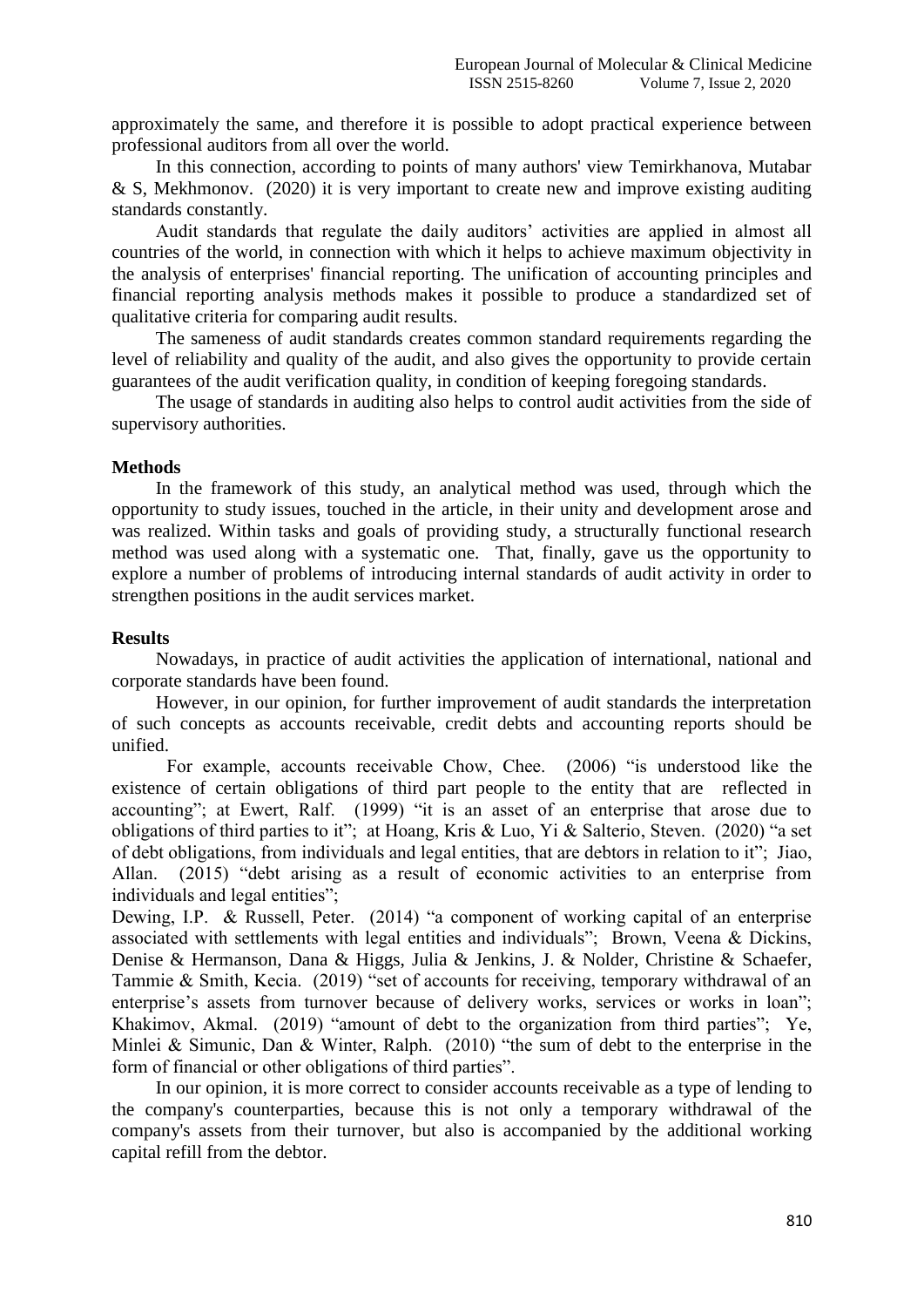Accounts payable are understood as Whitelaw, Ken. (2004) "a sum of liabilities arising to the budget, suppliers, employees, as well as financial liabilities"; Utku, Mehmet & Kaya, Yusuf. (2020) "presence of debt to counterparties"; Gao, Pingyang & Zhang, Gaoqing. (2019) "enterprise cash, that has been attracted on a temporary basis and that will need to be returned to creditors"; Dye, Ronald. (2002) "debt, arising as a result of temporary usage of money turnover, which belongs to creditors"; Hancock, Phil & Simnett, Roger. (2007) "the arrears of an enterprise, that arises as a result of operations with individuals and legal entities, which must be paid off"; Lane, Greg. (2007) "indebtedness of an economic subject that arises from commitment between it and its creditors".

Based on the study that was carried out, we consider that it is more correct to understand accounts payable as part of an economic entity's assets that belong to it by right of ownership or possession, as an object of obligatory legal relations, and can be also claimed or recovered by persons with the right to collect and demand.

Under the accounting (financial) statements is understood: Oestriecher, Kurt & Beasley, Mark. (2018) "information on the financial condition of a legal entity at certain reporting date, results of its activity, as well as the dynamics of cash flows in the reporting period"; Smith, Murphy & Sagafi-Nejad, Tagi & Wang, Kun. (2008) "a list of parameters that reflects the results of the production activities of the enterprise for a certain reporting period, as well as other information of accounting, operational and statistical accounting"; Simunic, Dan & Ye, Minlei & Zhang, Ping. (2015) "it is a set of indicators that have been appropriately summarized and reflects the results of the organization's activities over the past period"; Ye, Minlei & Simunic, Dan. (2012) "a system of accounting indicators that shows the results of the enterprise's economic activity for a certain period of time"; Toy, Alan & Hay, David. (2015) "a structured set of information, that reflects the financial and property status of an enterprise and the results of its industrial and economic activities, that has been compiled from accounting information"; Ewert, Ralf. (1999) "this is a systematized set of indicators, designed to reflect the results of the enterprise activity in the reporting period"; Jiao, Allan. (2015) "an ordered, by a certain methodology, set of data on the enterprise activities for making decisions related to this enterprise".

In our opinion, financial statements is based on accounting data, structured in a certain way information, that reflects the enterprise's activity and is intended for making decisions, that are related to its functioning.

In this work's boundaries, we consider the usage of internal standards for auditing with the aim to strengthen position in the market of audit services using the example of the audit firm Limited Liability Company ( LLC) «Victoria», the company has been operating in the audit market for 16 years, the number of full-time employees are 12 people. In 2019, the company's management made a decision to widen the provision of accounting outsourcing services. For this purpose, an advertising campaign was undertaken in the media, but significant success was not achieved. In this connection, the management of the audit company «Victoria» asked us to help them to solve the problem of attracting new clients for the provision of accounting outsourcing services.

To understand the problem, we, with the consent of the company's management, interviewed the employees of the audit firm Victoria LLC and some of its clients whom they provide accounting outsourcing services.

According to the results of the interview, it was found that during conducting audits, company employees keep to international and state standards of audit activity, but the enterprise had no intra-company audit standards. The company management didn't see the necessity for the implementation of intra-company standards, motivating by the fact that their employees have at least 10 years experience in the specialty and they needn't such standards.

During the interviewing of LLC Victoria' clients, the following was found out: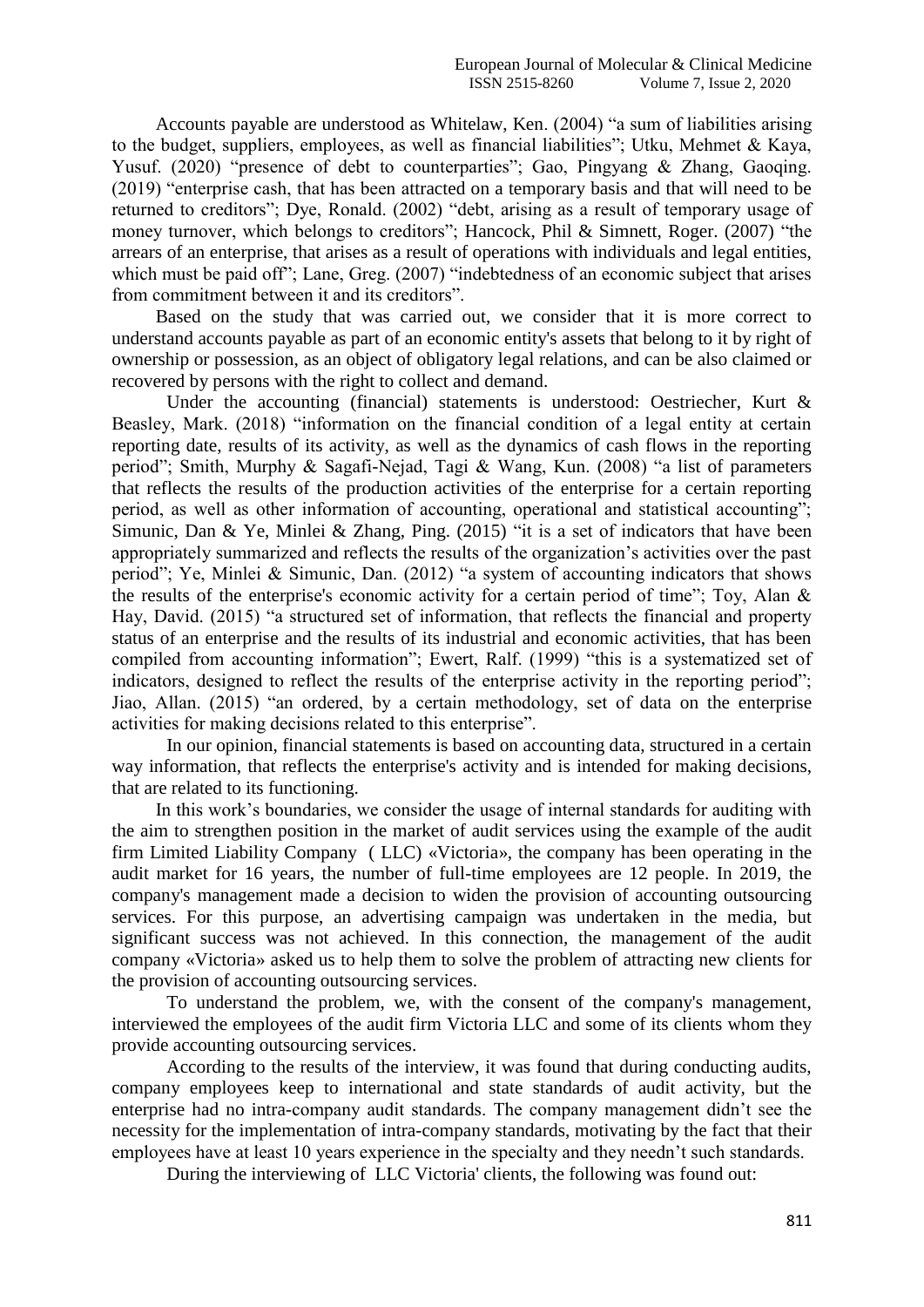1) They began to cooperate with the audit company not due to advertising in the media, but as a result of business colleagues' recommendation;

2) Clients first of all are afraid of information leakage about their company, and do not always provide the audit company with all accounting documents;

3) Clients cannot control the work of the contractor, as well as receive advice promptly;

4) The operational accounting at the enterprises doesn't exist; according to the results of work for a month, they provide documentation for processing by audit company. In consequence of it, the response to emerging problems occurs late.

5) A risk of audit company liquidation exists, and in this case, clients will need either to keep accounting records independently or look for a new partner.

#### **Discussion**

Based on the study, we have proposed introducing in the auditing firm Victoria LLC the internal standards of audit activity that would detail and regulate the basic standards during the audit. We have proposed the following set of regulatory documents for the company:

1. Instructions for preparing an audit contract.

2. Instructions for studying the characteristics of the client's business

3. Instructions for assessing the presence of errors or cheating from the client side.

4. Instructions for studying of the control system and accounting at the client.

5. Instructions for making recommendations to clients based on the results of the audit.

6. The standard defines the algorithm for the functioning and organization of internal audit.

7. The standard governing the conduct of audits for certain operations and kinds of activities

8. Internal standards for auditing of each specific tax

9. The standard terminology of tax and accounting registration

The usage of internal audit standards has given the opportunity to increase significantly the effectiveness of audits and their compliance with international and national auditing standards.

It contributed to the creation of an additional base for resolving conflicts that may arise between the management of the audit company and its employees, clients and auditors, as well as among auditors with tax authorities.

As a result of the introduction of internal audit standards at the audit firm Victoria LLC the level of audit skills increased, as well as the level of customer satisfaction with the services received.

The usage of intra-company standards enabled the audit firm to make the internal audit process more rational, contributed to the formation of a unified approach to working with documents and made it possible to provide high quality service to partners and managed to reduce the risk of errors during inspections.

Within a year after the introduction of internal audit standards at the audit firm Victoria LLC, the company increased the number of customers on 20%

## **References**

[1] Brown, Veena & Dickins, Denise & Hermanson, Dana & Higgs, Julia & Jenkins, J. & Nolder, Christine & Schaefer, Tammie & Smith, Kecia. (2019). Comments of the Auditing Standards Committee of the Auditing Section of the American Accounting